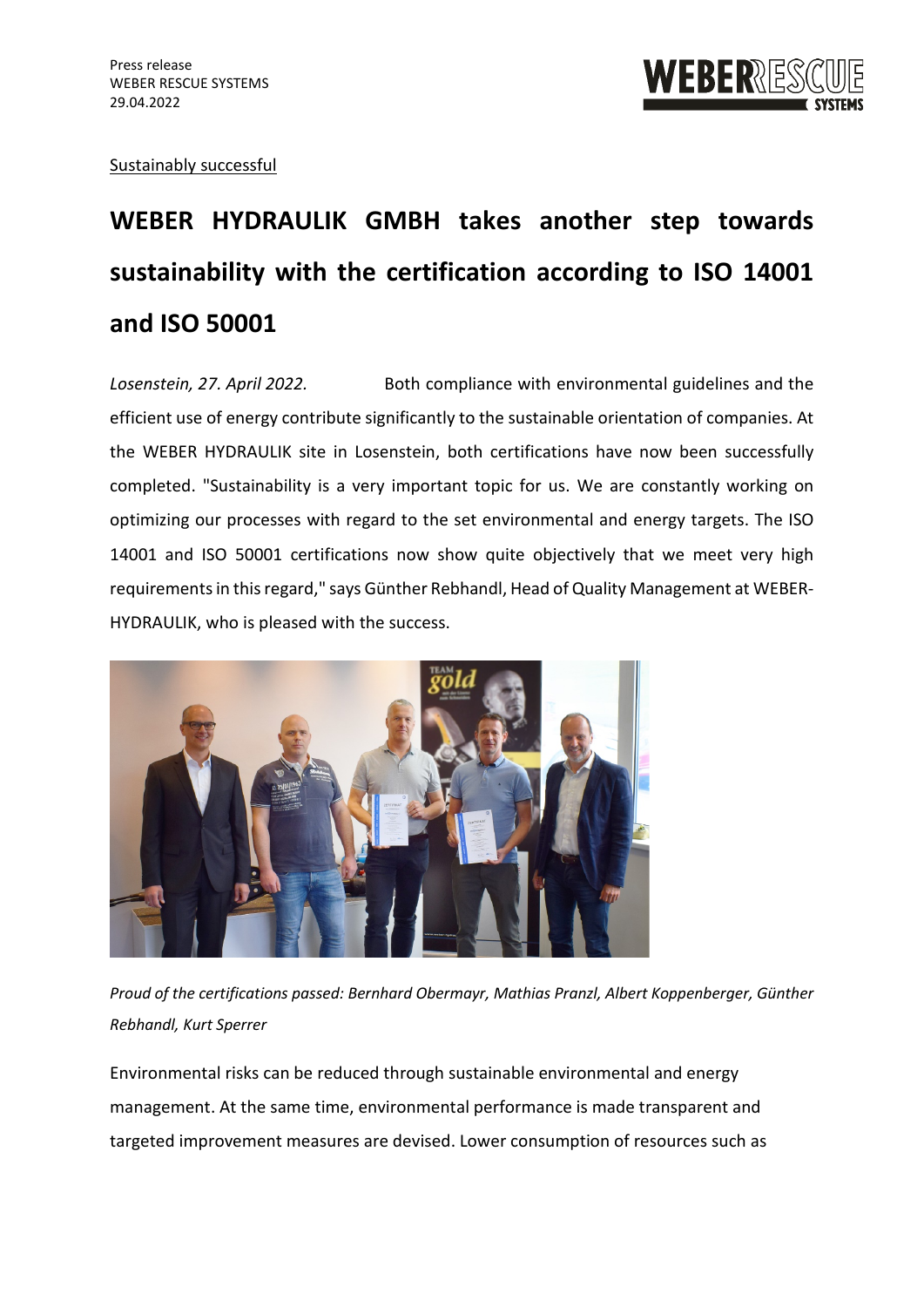

energy and water, plus the reduction of disposal costs also offer an economic advantage over the competition in the long term.

## **Environmentally friendly energy and heating technology**

At its site in the Enns Valley, the innovative manufacturer goes far beyond the required measures. Photovoltaic systems installed on the roof of the building provide clean electricity from solar energy. With an output of 364 kWp, part of the electricity used in production is self-generated. "The proportion of electricity requirements that can be covered by solar energy has been continuously increased in recent years," explains Albert Koppenberger, who is responsible for plant maintenance at the Losenstein site.

The heating system is also powered by wood chips in an environmentally friendly manner. "Our entire heating requirements are covered by the wood chip heating system," Koppenberger continues. This makes the Losenstein site independent of oil and gas.



*Photovoltaic plant with 364 kWp installed capacity*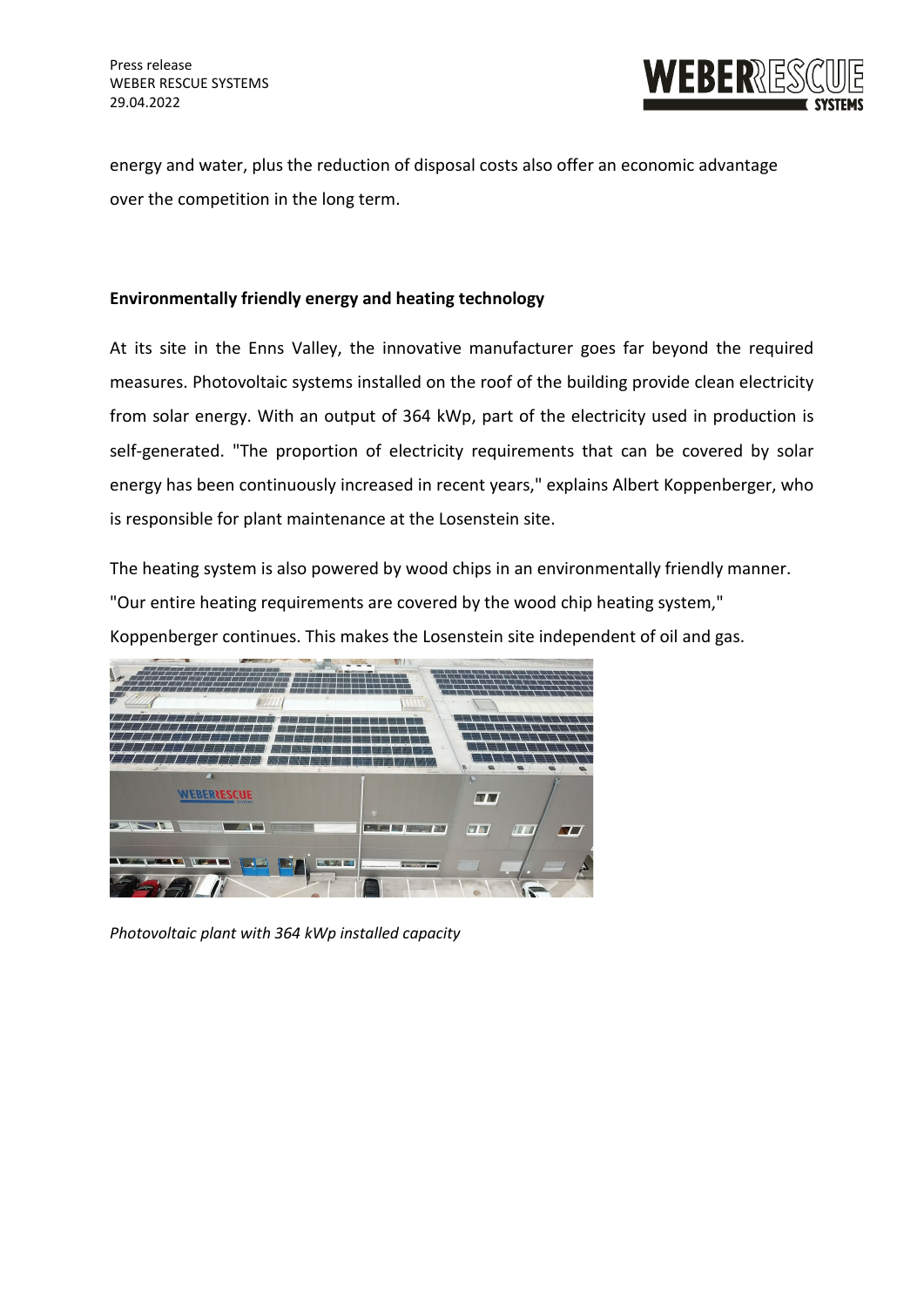Press release WEBER RESCUE SYSTEMS 29.04.2022



#### **E-mobility reduces CO2 emissions**

In March 2019, it was discovered that transportation causes a large part of the CO2 pollution at the Losenstein site. "By using e-mobility for work trips, we saw great potential to reduce the site's CO2 emissions. That was the starting signal for the e-mobility campaign," says Koppenberger. An attractive leasing model for e-cars was worked out for employees at the Losenstein site. In the meantime, around 70 employees have taken advantage of the campaign. The electricity required for the e-cars also comes from the company's own photovoltaic system. Employees can charge their vehicles free of charge at the 20 newly installed charging points.



*Kerstin Uitz und Albert Koppenberger, who handled the e-car campaign with the works council.* 

# **Sustainability, environmental protection and quality - topics of the future that are firmly fortified at WEBER-HYDRAULIK**

"Passing the certifications once again proves the consistently high quality orientation as well as the environmentally friendly and energy-efficient design of all processes in the company," confirm Kurt Sperrer and Bernhard Obermayr as managing directors at the Losenstein site. "We are convinced that we can also offer our customers a decisive advantage with our sustainable orientation".